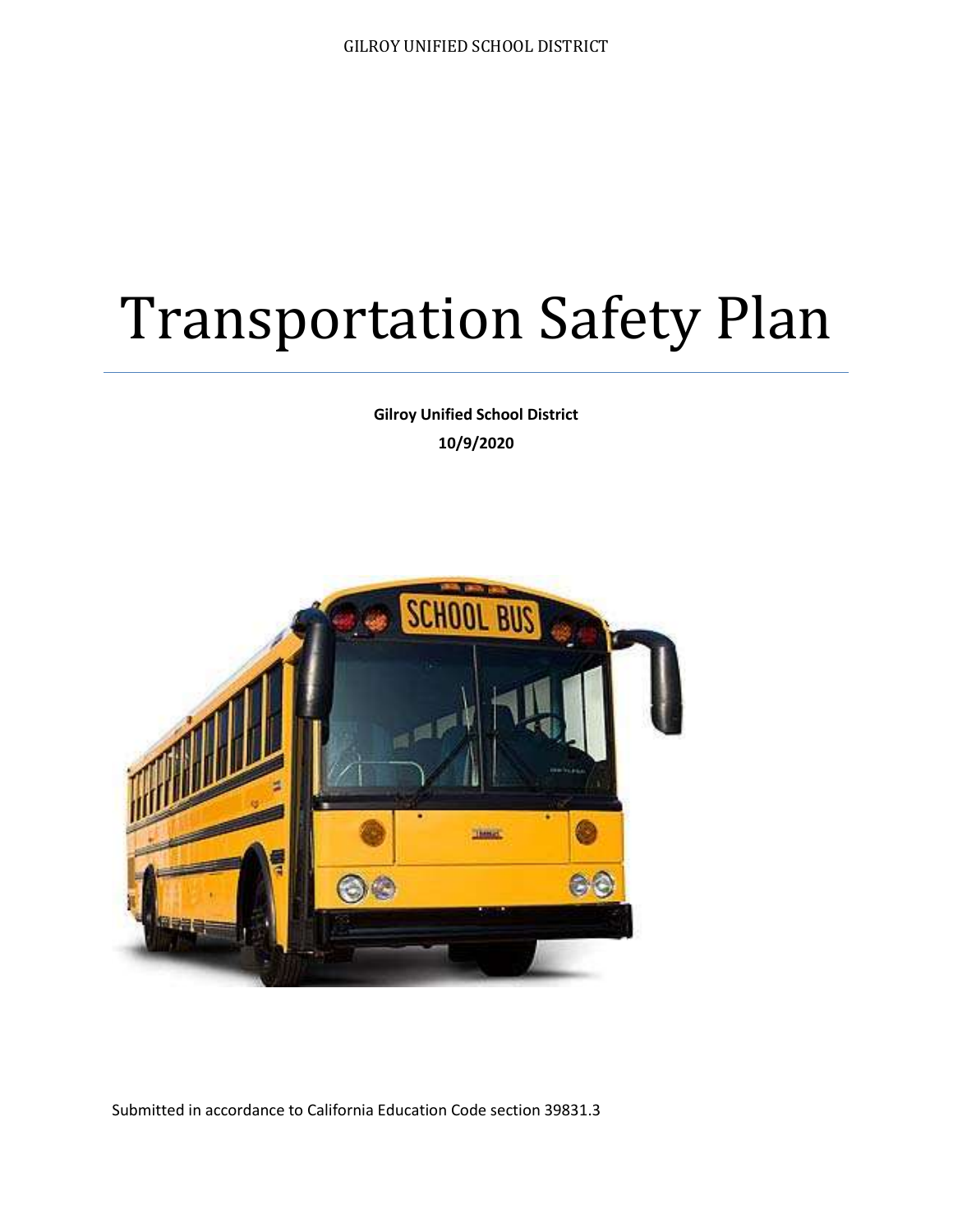| $\circ$ |                                                                                                                                                                                                                                                                                                                                                                              |
|---------|------------------------------------------------------------------------------------------------------------------------------------------------------------------------------------------------------------------------------------------------------------------------------------------------------------------------------------------------------------------------------|
| $\circ$ |                                                                                                                                                                                                                                                                                                                                                                              |
| $\circ$ | <b>General Education Busing Eligibility</b><br><b>Bus Stop Assignments</b><br>٠<br>School Bus Danger Zone<br><b>Walking To/From Bus Stops</b><br>٠<br>Rules of Conduct at Bus Stop<br>٠<br>Safe Loading and Unloading<br>٠<br><b>Child Check Procedure</b><br>School Bus Signal and School Bus Stops (Vehicle Code 22112)<br>٠<br><b>Airborne Toxic Control Measure</b><br>٠ |
| $\circ$ | Emergency Evacuation and Passenger Safety (EC39831.5)Page 9<br><b>Bus Evacuation Drills &amp; Safety Instructions</b><br>٠<br><b>School Activity Trip Safety Instructions</b><br>٠<br>Rules of Conduct While Riding the School Bus<br><b>Discipline Process</b><br>٠                                                                                                         |
| $\circ$ | Foggy day Weather, Reduced Visibility (Vehicle Code 34501.6). Page 13                                                                                                                                                                                                                                                                                                        |
| $\circ$ |                                                                                                                                                                                                                                                                                                                                                                              |
| $\circ$ |                                                                                                                                                                                                                                                                                                                                                                              |
| $\circ$ |                                                                                                                                                                                                                                                                                                                                                                              |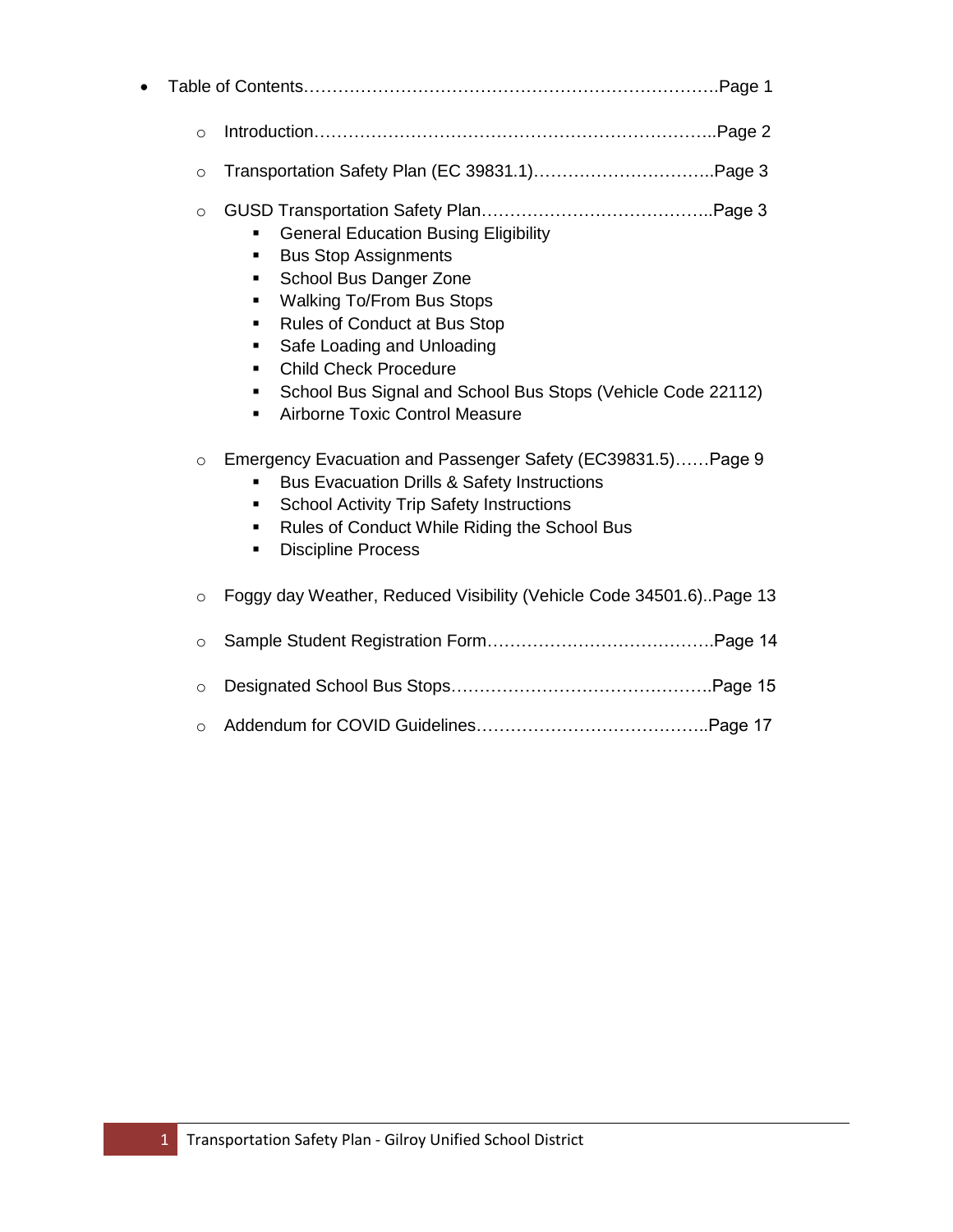## **Introduction**

Gilroy Unified School District Transportation Department is dedicated to provide safe, efficient, and respectful service. Our professional drivers are dedicated to creating and maintaining safe driving behaviors and positive and consistent social environments that best support our student's success. We believe the social development of our students is important. Therefore, we focus on making connections with our students so they understand that school bus drivers are an important part of their community support system where they feel supported by a safe social environment.

All drivers for GUSD meet the training and testing requirements set by the California Department of Education, California Department of Highway Patrol, California Department of Motor Vehicles, and Emergency Medical Services Administration. The standards set by these agencies making the California school bus drivers the safest in the Nation with the most miles traveled without being involved in collisions and ensures the safety of the passengers in the bus, pedestrians, bicyclist and the motoring public. GUSD holds our drivers to the highest standard to provide safe, quality transportation for all students.

Throughout the Transportation Safety Plan acronyms are used in to reference legal material.

- CCR California Code of Regulations
- CVC California Vehicle Code
- EC- Education Code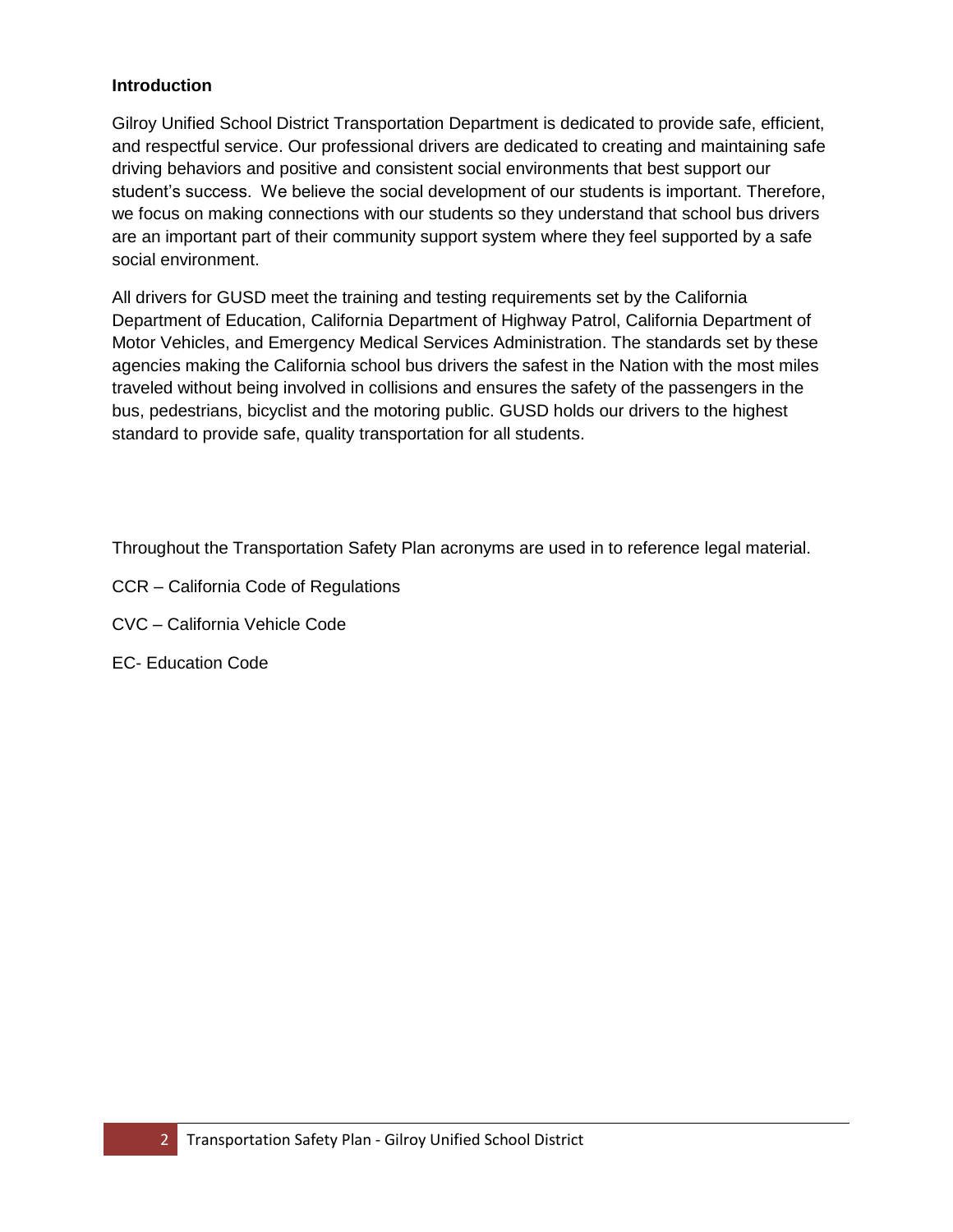# **Transportation Safety Plan - California Education Code 39831.3**

(a) The county superintendent of schools, the superintendent of a school district, a charter school, or the owner or operator of a private school that provides transportation to or from a school or school activity shall prepare a transportation safety plan containing procedures for school personnel to follow to ensure the safe transport of pupils. The plan shall be revised as required. The plan shall address all of the following:

(1) Determining if pupils require escort pursuant to paragraph (1) of subdivision (d) of Section 22112 of the Vehicle Code.

(2) (A) Procedures for all pupils in prekindergarten, kindergarten, and grades 1 to 8, inclusive, to follow as they board and exit the appropriate schoolbus at each pupil's schoolbus stop.

(B) Nothing in this paragraph requires a county superintendent of schools, the superintendent of a school district, a charter school, or the owner or operator of a private school that provides transportation to or from a school or school activity, to use the services of an onboard schoolbus monitor, in addition to the driver, to carry out the purposes of this paragraph.

(3) Boarding and exiting a schoolbus at a school or other trip destination.

(4) Procedures to ensure that a pupil is not left unattended on a schoolbus, school pupil activity bus, or youth bus.

(5) Procedures and standards for designating an adult chaperone, other than the driver, to accompany pupils on a school pupil activity bus.

(b) A current copy of a plan prepared pursuant to subdivision (a) shall be retained by each school subject to the plan and made available upon request to an officer of the Department of the California Highway Patrol.

# **Transportation Safety Plan for Gilroy Unified School District**

Eligibility for Transportation:

For General Education transportation Gilroy Unified School Board has adopted the following policy to determine eligibility: students shall be eligible for transportation service to and from school if the distance between their school-established bus stop and the school is beyond the minimum listed below: The distance is determined by using an air-mile radius on a map.

1. Elementary school students: Grades K-5: one mile

2. Students attending a three-year junior high school: Grades 6-8: two miles

3. Students attending a four-year high school: Grades 9-12: three miles

4. Students with special needs as defined by Education Code 41850, McKinney Vento and Migrant Education may also receive transportation.

The Superintendent or designee may authorize transportation within the walking distance when safety problems or hazards exist.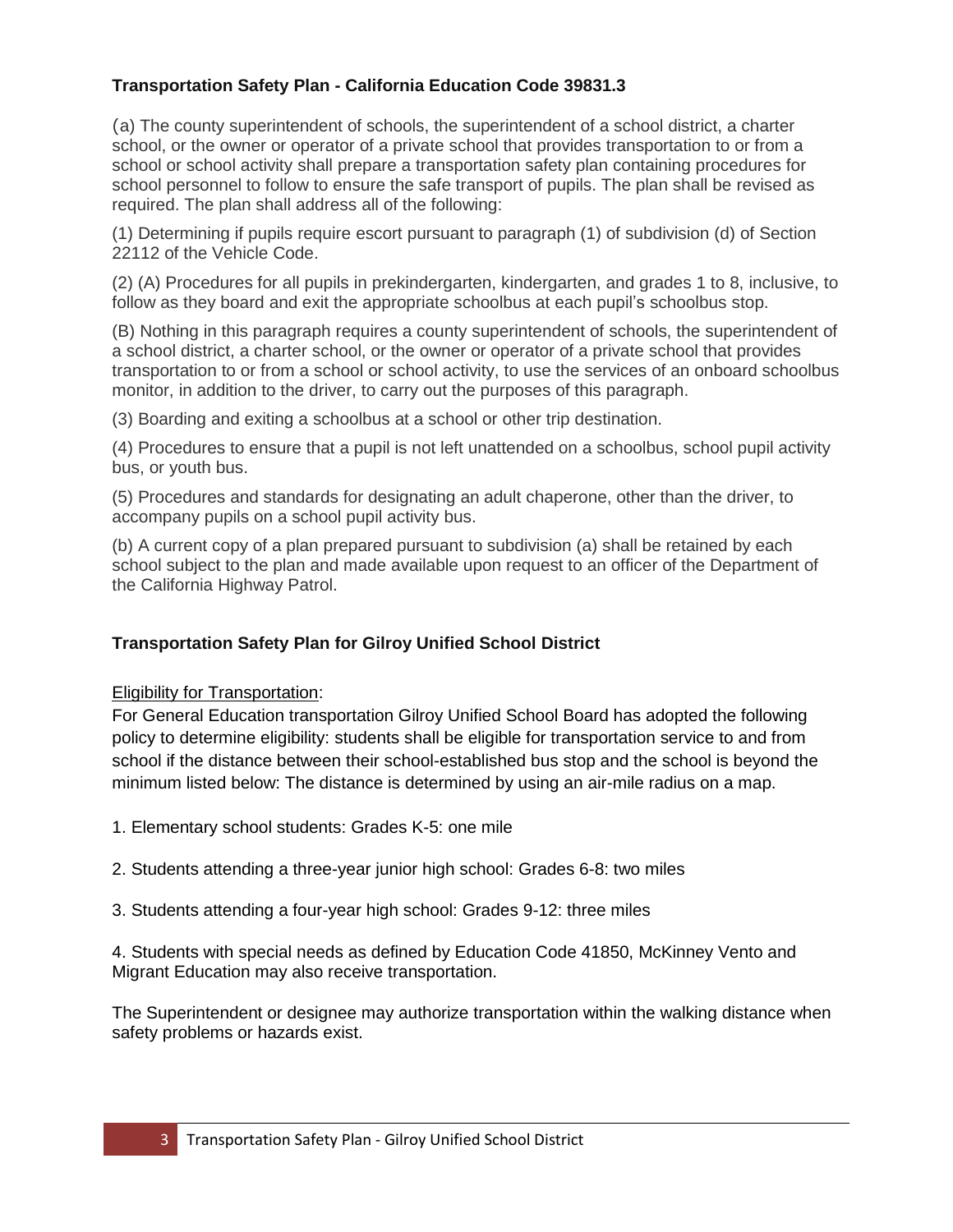# Authorized School Bus Stops:

Students are to enter or exit the school bus only at their authorized bus stop. School bus stops are determined by California Vehicle Code(CVC) section 22112(b) and Title 13 California Code of Regulations (13 CCR) Section 1238(b). A list of authorized school bus stops will be sent to each school that receives bussing service. The list will include the location of each school bus stop, and the times the bus will arrive at the location both in the morning and afternoon, and will include minimum day times. Students that require to be released at a different bus stop for school related purpose shall provide a note signed by parent/guardian and signed by a school official.

# The Danger Zone:

The danger zone, as shown in the graphic below, extends 12 feet around the bus. The most dangerous areas are in front of the bus and the area near the rear wheels.



# Walking to and from the bus stop

It is the responsibility of the parent/guardian to ensure their students arrive safely at the assigned bus stop and are ready to load the bus 5 minutes prior to the scheduled pick up time of the route.

Students that are in Special Needs classes and students in TK, Pre-K and kindergarten are required to be met by an adult at the bus stop in the PM. If parents are unavailable, students will only be released to adult authorized on the student registration form for transportation. If contact cannot be made with parent/guardian at the time the bus is scheduled to be at bus stop, student will be returned to school of attendance. In some cases if the assigned school is unable to receive child, the student may be released to the custody of Gilroy Police Department.

Please develop a plan for your child to endure their safe arrival to destination when walking to or from the bus stop. Topics to cover

- Go directly to and from the bus stop
- Plan the safest route with fewest streets to cross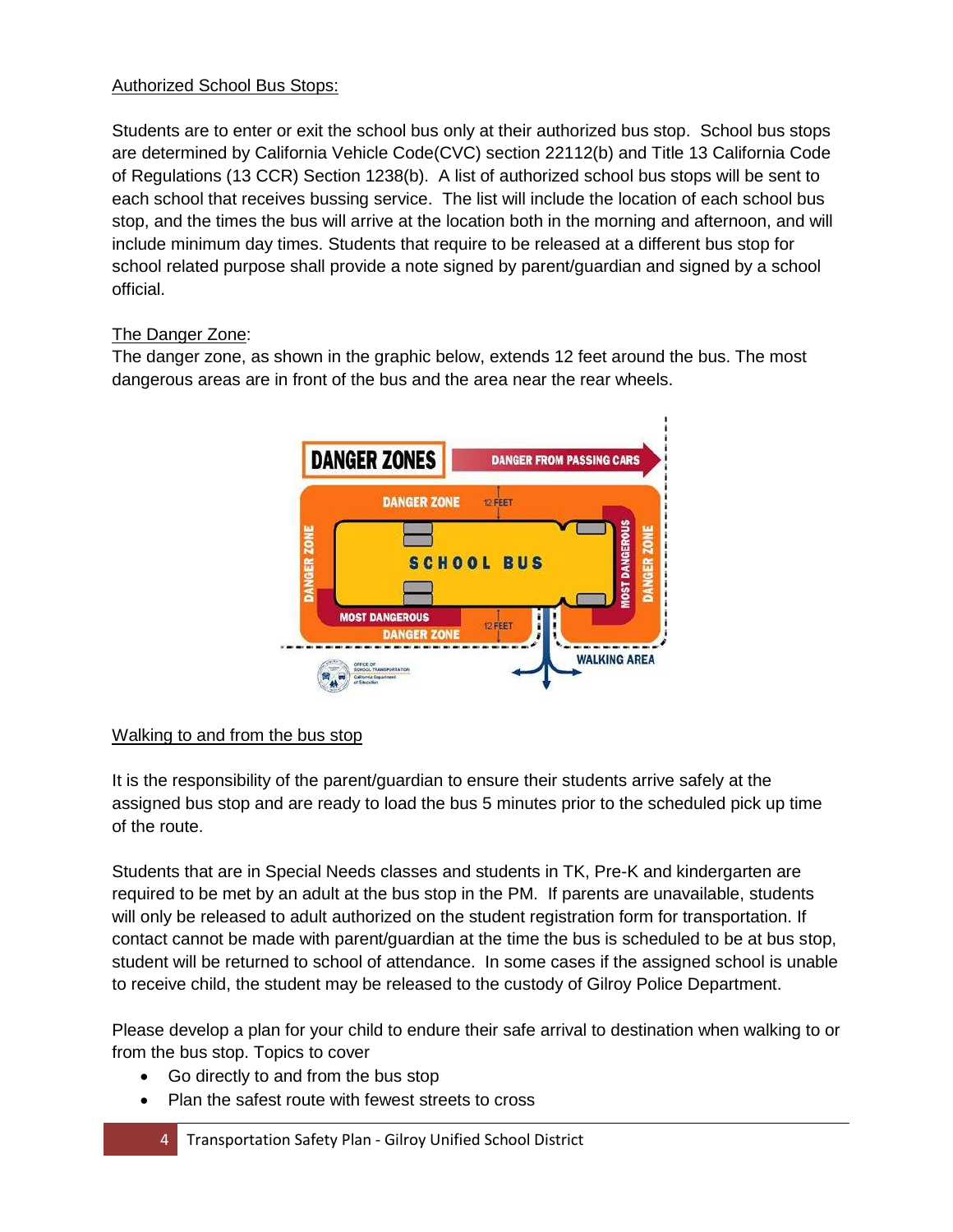- If possible cross streets at corners and use crosswalks if available, look both directions before crossing and when safe cross the street.
- Do not run into street from between parked cars or shrubbery
- Walk to and from the bus stop out of roadway
- Never accept a ride from a stranger
- Leave home early enough to reach bus stop on time
- If you need to cross the street to enter the bus, only cross when the driver is there to escort you.
- During darkness hours, students are encouraged to wear bright clothing or carry a flashlight.

## Bus Stop Rules of Conduct:

- While waiting for the arrival of the bus students shall wait in an orderly manner, no horseplay, or vandalism of surrounding area.
	- o Parents may be held financially responsible for damage to any vehicle, property, or school bus caused directly by their student.
- All students should be at bus stop ready to board 5 minutes prior to the bus arrival.
- Bus drivers will wait until departure time on schedule, and not before.
- Students are only to walk towards the bus, or exit their seat once the driver has opened the entrance door
- On routes returning students home, drivers will leave the school no less than 6 minutes after final bell.

Parent reinforcement of the bus safety rules will help considerably in maintaining a high level of safety and a low level of disciplinary problems.

# Safe Loading and Unloading Procedures

Procedures are for all pupils to follow as they board and exit the bus at schools, school bus stops, or trip destinations.

- Pupils and passengers are to follow the drivers' instructions at all times (5 CCR 14103).
- Pupils shall board and exit the bus only at bus stops designated by Gilroy Unified School District Superintendent or Superintendents designee. Do not ask or expect a driver to stop at a location other than an assigned authorized stop.
- Pupils shall not approach the school bus to board it or leave their seat to exit the bus, until the bus has come to a complete stop and the front entrance door is opened.
- Pupils shall board and exit the bus in an orderly manner.
- Pupils who require to be escorted across the street for to board or to return home shall:
	- o Wait for driver to exit first
	- $\circ$  After exiting the bus, cross the roadway only when the driver tells them to do so
	- o Walk across the street between the driver and the front of the bus
	- o After crossing stay clear of the roadway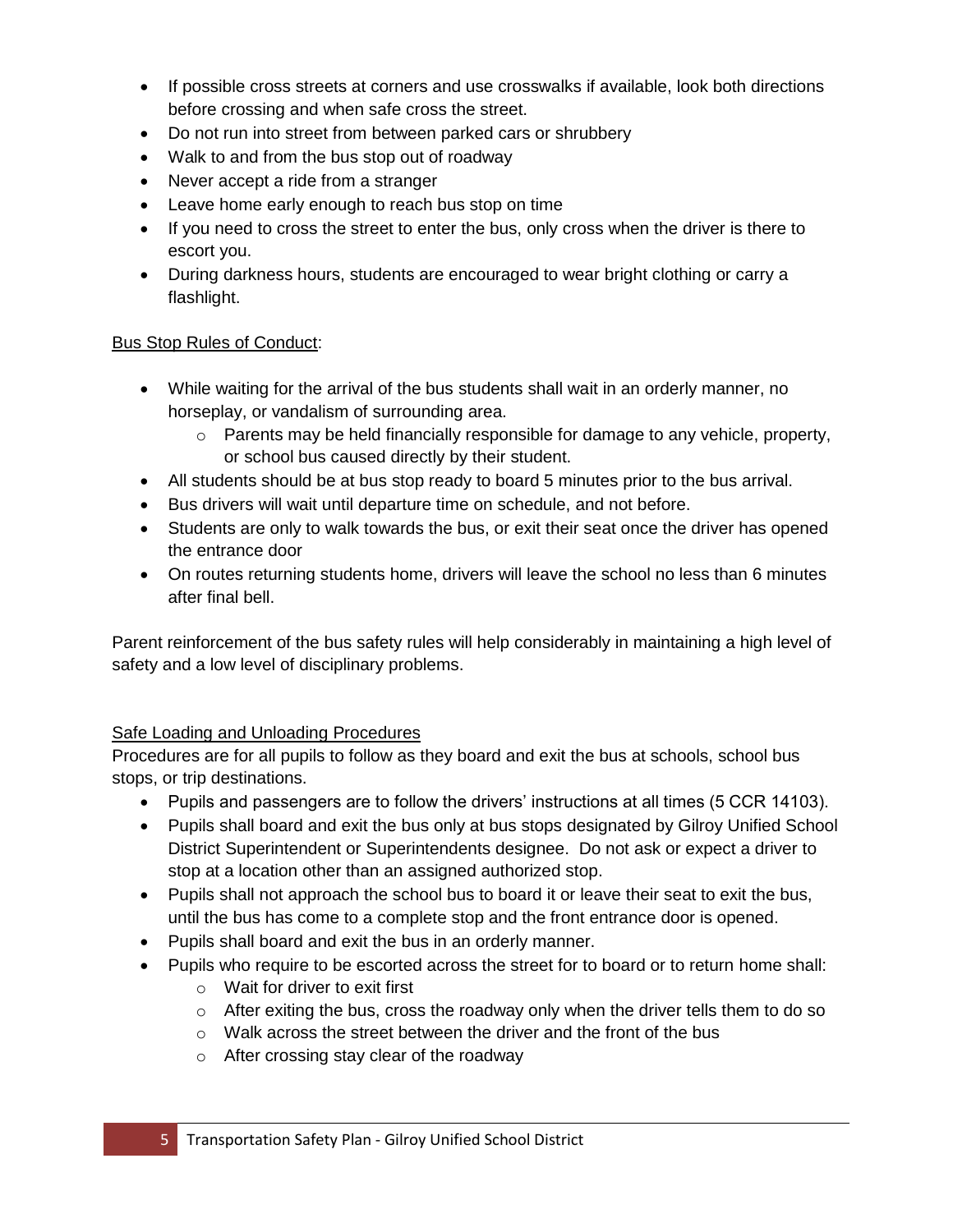- Pupils who do not require an escort to board or exit the bus shall:
	- o Walk in an orderly manner to and or from the bus
	- o Stay clear of roadway

Procedures for all School bus drivers to follow during any loading or unloading procedure at a school bus stop, at a school or trip destination.

- Drivers shall continuously monitor the safety of their school bus route and school bus stops and report any potential hazards so bus stop and or route can be reviewed for safety by the transportation supervisor.
- School bus driver shall maintain a safe environment on their bus and address any safety issues immediately (5 CCR 14103)
- School bus drivers shall follow all procedures set forth in CVC 22112

# School Bus Signal and School Bus Stops – CVC 22112

(a) On approach to a schoolbus stop where pupils are loading or unloading from a schoolbus, the schoolbus driver shall activate an approved amber warning light system, if the schoolbus is so equipped, beginning 200 feet before the schoolbus stop. The schoolbus driver shall deactivate the amber warning light system after reaching the schoolbus stop. The schoolbus driver shall operate the flashing red light signal system and stop signal arm, as required on the schoolbus, at all times when the schoolbus is stopped for the purpose of loading or unloading pupils. The flashing red light signal system, amber warning lights system, and stop signal arm shall not be operated at any place where traffic is controlled by a traffic officer or at any location identified in subdivision (e) of this section. The schoolbus flashing red light signal system, amber warning lights system, and stop signal arm shall not be operated at any other time.

(b) The schoolbus driver shall stop to load or unload pupils only at a schoolbus stop designated for pupils by the school district superintendent or the head or principal of a private school, or authorized by any of those individuals for school activity trips.

(c) When a schoolbus is stopped on a highway or private road for the purpose of loading or unloading pupils, at a location where traffic is not controlled by a traffic officer, the driver shall, before opening the door, ensure that the flashing red light signal system and stop signal arm are activated, and that it is safe to enter or exit the schoolbus.

(d) When a schoolbus is stopped on a highway or private road for the purpose of loading or unloading pupils, at a location where traffic is not controlled by a traffic officer or official traffic control signal, the schoolbus driver shall do all of the following:

(1) Escort all pupils in prekindergarten, kindergarten, or any of grades 1 to 8, inclusive, who need to cross the highway or private road upon which the schoolbus is stopped. The driver shall use an approved hand-held "STOP" sign while escorting all pupils.

(2) Require all pupils who need to cross the highway or private road upon which the schoolbus is stopped to walk in front of the bus as they cross.

(3) Ensure that all pupils who need to cross the highway or private road upon which the schoolbus is stopped have crossed safely, and that all other pupils and pedestrians are a safe distance from the schoolbus before setting the schoolbus in motion.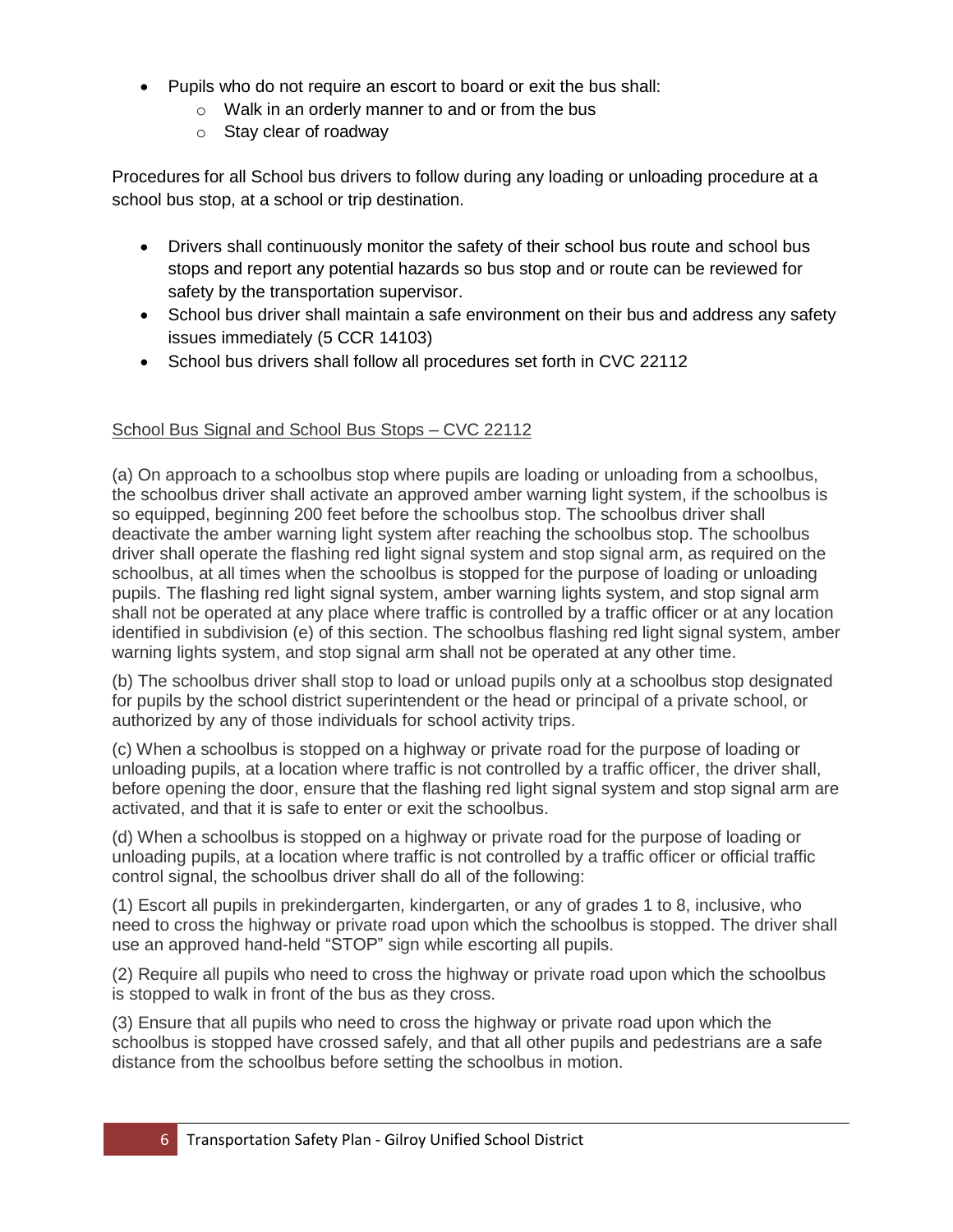# Exemptions to Amber and Red Warning Light Use:

(e): Except at a location where pupils are loading or unloading from a schoolbus and must cross a highway or private road upon which the schoolbus is stopped, the schoolbus driver may not activate the amber warning light system, the flashing red light signal system and stop signal arm at any of the following locations:

(1) Schoolbus loading zones on or adjacent to school grounds or during an activity trip, if the schoolbus is lawfully stopped or parked.

(2) Where the schoolbus is disabled due to mechanical breakdown. The driver of a relief bus that arrives at the scene to transport pupils from the disabled schoolbus shall not activate the amber warning light system, the flashing red light system, and stop signal arm.

(3) Where a pupil requires physical assistance from the driver or authorized attendant to board or leave the schoolbus and providing the assistance extends the length of time the schoolbus is stopped beyond the time required to load or unload a pupil that does not require physical assistance.

(4) Where the roadway surface on which the bus is stopped is partially or completely covered by snow or ice and requiring traffic to stop would pose a safety hazard as determined by the schoolbus motor carrier.

(5) On a state highway with a posted speed limit of 55 miles per hour or higher where the schoolbus is completely off the main traveled portion of the highway.

(6) Any location determined by a school district or a private school, with the approval of the Department of the California Highway Patrol, to present a traffic or safety hazard.

## **Identifying required escorted students, per paragraph (1) (2) and (3) of subdivision (d) CVC 22112:**

- All students will be accounted for by maintaining accurate student counts
- On route instructions, the District shall identify school bus stops where students may be required to be escorted pursuant to CVC 22112.
- Upon a driver stopping at a school bus stop going to school, the driver shall scan the scene for any students waiting across the street for which the bus is on, to ensure proper escort procedure is completed.
- During after school routes school bus drivers shall ask pupils who crosses the street. Gilroy Unified School District escorts all students PK- 12<sup>th</sup> grade, which meet the escort criteria.

# Child Check Procedure

#### **All drivers are to follow the procedures to ensure no student is left "unattended" on a bus.** (Title 13, CCR 1294)

The driver SHALL walk the interior of the bus, from the front to the last seat of the bus and search on and under each seat for children/passengers asleep or hiding in all of the following situations:

- During a "home to school" route after unloading at any school and before leaving school property
- During "home to school" route when any portion of the route should result in an empty bus prior to leaving the last stop on that portion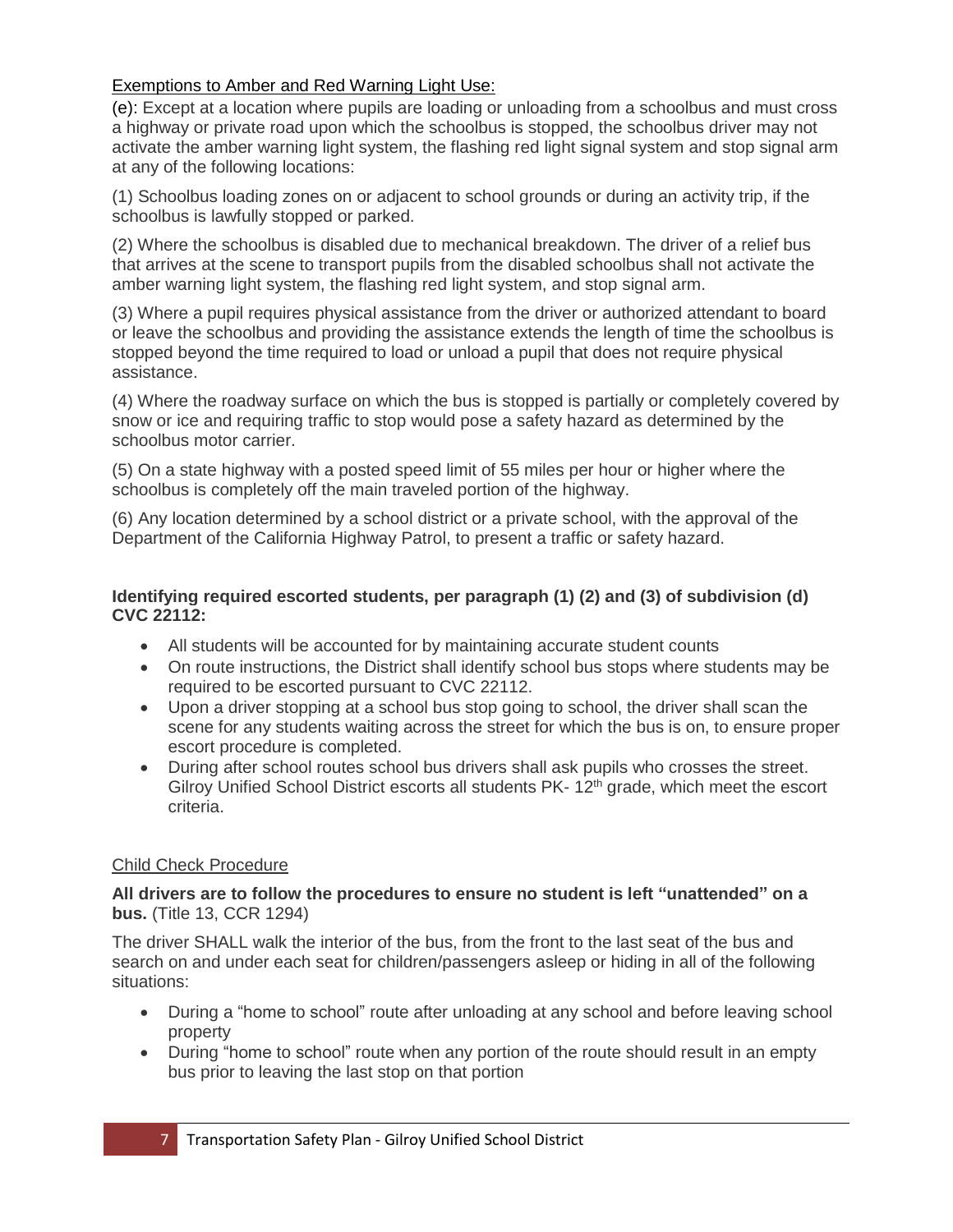- During an "activity trip" after arriving to and unloading at the destination point and prior from departing destination point
- During an "activity trip" after returning to and unloading at the point of origin and prior to departing the point of origin
- Upon returning to the bus parking location
- Once bus has been cleared of the possibility of any child or passenger, when the bus is parked the driver shall disarm the Child Check System prior to leaving the vicinity of the bus.

Whenever the driver disembarks form the bus for any reason, the driver shall be satisfied that there are no children/passengers left unsupervised prior to leaving bus

At any time that a School Pupil Activity Bus, (SPAB) aka, Charter bus, is used for any activity trip, an accompany chaperone, other than the bus driver, must ride on the bus. The chaperone will be identified on all documents related to the trip.

#### Airborne Toxic Control Measure:

A statewide regulation limits school bus idling and other idling at or near public and private schools engaged in the education of pupils at or below the  $12<sup>th</sup>$  grade level, regardless of fuel type and whether or not children are present or school is in session. 13 CCR 2480

When at a school; school bus, transit bus or other commercial motor vehicle drivers are required to turn off engines upon arriving at a school, and restart no more than 30 seconds prior to departing from school.

School bus, drivers are required to turn off the engine when within 100 feet of a school, and not restart engine no more than 30 seconds before departing. Other commercial vehicles cannot idle more than 5 minutes.

At other locations more than 100 feet from a school, school bus drivers are prohibited for idling more than 5 minutes at any location. (13 CCR 2485)

The only exception to idle is when the driver is in the bus and the heater or air conditioner is required to be on for the health of the students.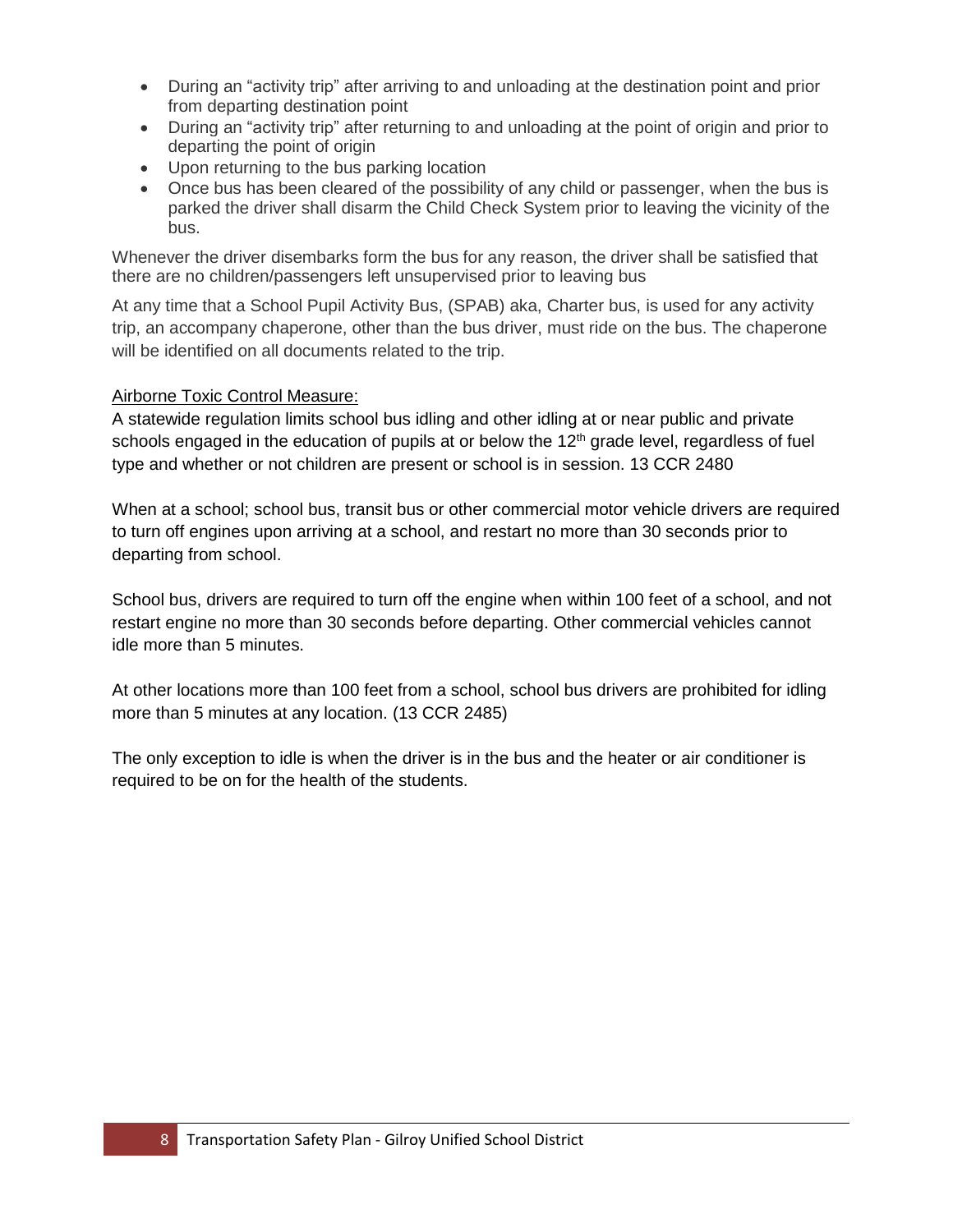# **Emergency Evacuation and Passenger Safety per EC 39831.5**

# Required Instruction:

(a) All pupils in prekindergarten, kindergarten, and grades 1 to 12, inclusive, in public or private schools that are transported in a schoolbus or school pupil activity bus shall receive instruction in schoolbus emergency procedures and passenger safety. The county superintendent of schools, superintendent of the school district, or owner/operator of a private school, as applicable, shall ensure that the instruction is provided as follows:

(1) Upon registration, the parents or guardians of all pupils not previously transported in a schoolbus or school pupil activity bus and who are in prekindergarten, kindergarten, and grades 1 to 6, inclusive, shall be provided with written information on schoolbus safety. The information shall include, but not be limited to, all of the following:

- (A) A list of schoolbus stops near each pupil's home
- (B) General rules of conduct at schoolbus loading zones
- (C) Red light crossing instructions
- (D) Schoolbus danger zone
- (E) Walking to and from schoolbus stops

(2) At least once in each school year, all pupils in prekindergarten, kindergarten, and grades 1 to 8, inclusive, who receive home-to-school transportation shall receive safety instruction that includes, but is not limited to, proper loading and unloading procedures, including escorting by the driver, how to safely cross the street, highway, or private road, instruction on the use of passenger restraint systems, as described in paragraph (3), proper passenger conduct, bus evacuation, and location of emergency equipment. Instruction also may include responsibilities of passengers seated next to an emergency exit. As part of the instruction, pupils shall evacuate the schoolbus through emergency exit doors.

(3) Instruction on the use of passenger restraint systems, when a passenger restraint system is installed, shall include, but not be limited to, all of the following:

- (A) Proper fastening and release of the passenger restraint system.
- (B) Acceptable placement of passenger restraint systems on pupils.
- (C) Times at which the passenger restraint systems should be fastened and released.
- (D) Acceptable placement of the passenger restraint systems when not in use.

Gilroy Unified School District schedules emergency evacuation instruction and drills during the month of October, National School Bus Safety Awareness month. All students, pre-K through 8<sup>th</sup> grade, riding the bus to school can participate in the actual drill by exiting the bus using the side or rear emergency door exit.

#### Activity Trip Instruction

Prior to departure on a school activity trip, all pupils riding on a schoolbus or school pupil activity bus, SPAB, aka Charter bus) shall receive safety instruction that includes, but is not limited to, location of emergency exits, and location and use of emergency equipment. Instruction also may include responsibilities of passengers seated next to an emergency exit.

The adult riding the bus will be asked to sign and verify the safety instruction was conducted prior to leaving school activity trip.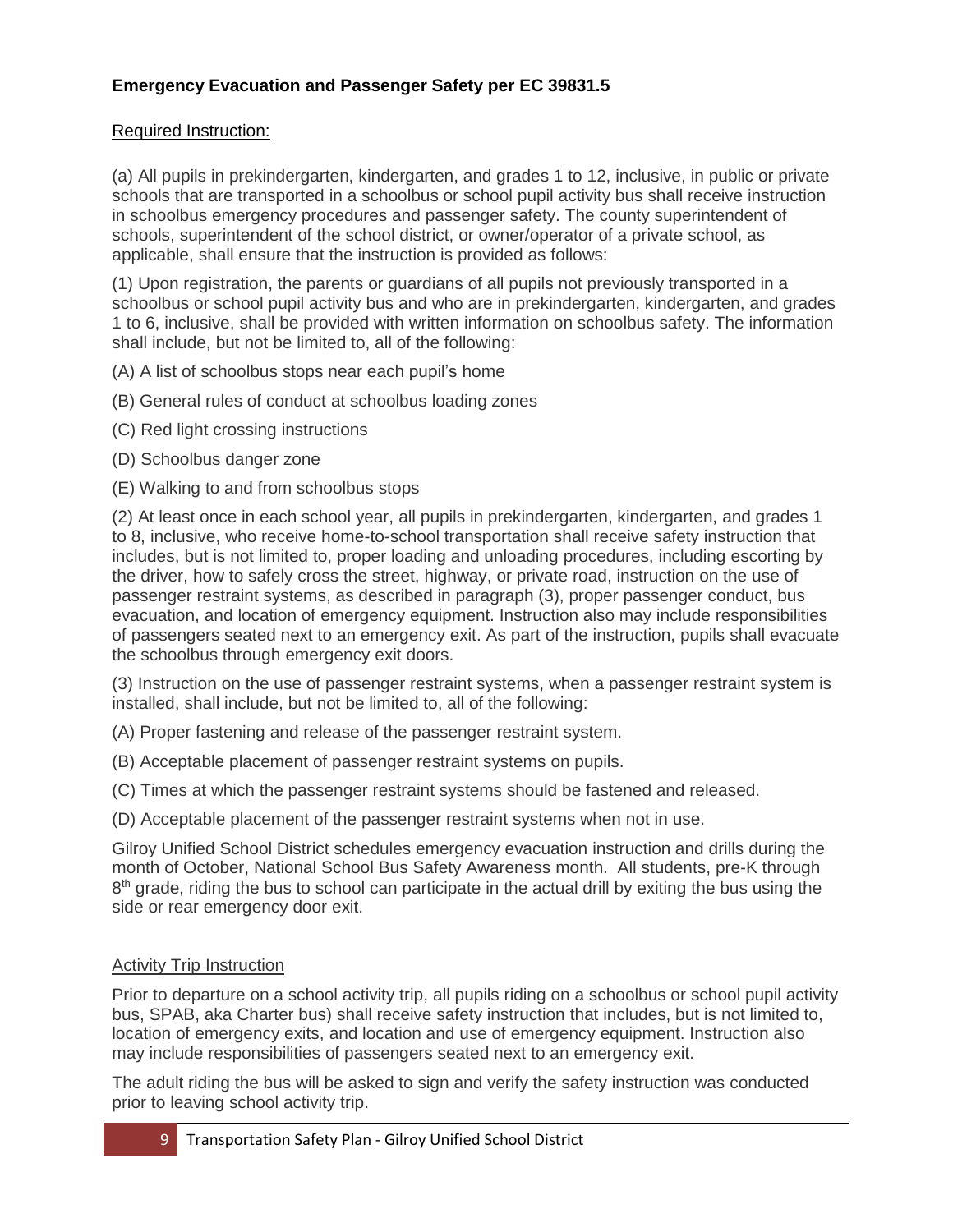## Child Check Procedure for Charter/SPAB:

The adult in charge must have a student roster of all passengers, including adult chaperones that are riding the bus. Adult must verify all students are on the bus each time after exiting and prior to departure, and verify the number of passengers to the driver of the bus and sign form indicating this was done. After pupils have exited the bus and prior to driving away, the driver shall check all areas of the bus including storage areas and restroom to ensure the bus is vacant. The driver shall verify by signing a form with the date and time that all procedures were followed. The forms shall be kept on file with the school district for 2 years.

## Rules of Conduct while on the bus:

"Pupils transported in a school bus or in a SPAB shall be under the authority of, and responsible directly to the driver of the bus, and the driver shall be held responsible for the orderly conduct of the pupils while they are on the bus, while being escorted across the street, highway or road. Continued disorderly conduct or persistent refusal to submit to the authority of the driver shall be sufficient reason for a pupil to be denied transportation. A bus driver shall not require any pupil to leave the bus in-route between home and school or other destinations" Title 5 CCR 14103

Student Responsibilities:

- Wait for driver to open door before approaching bus; wait for door to open to leave your seat to exit the bus. Go directly to your seat, backpack belongs on your lap or where the driver designates.
- Refrain from loud noises, including music. Profane or vulgar language will not be tolerated.
- Stay seated; wear your seatbelts at all times, sit facing forward at all times.
- Keep all body parts inside the bus at all times.
- Students shall refrain from touching one another.
- Littering, vandalism or throwing any objects in or out of the bus is prohibited.
- Opening, closing or tampering with emergency equipment is not permitted, unless directed by the driver.
- Eating, gum chewing, candy is not allowed on the bus; unless you have a medical condition that requires you to eat, then get permission from the driver.
- Unsolicited photographs or recordings are prohibited.
- Students are only to enter and exit bus at assigned bus stop. Exceptions can be made with prior written approval, signed by a School Administrator and provided to the Transportation Department.
- If you are crossing the street to enter or exit the bus, you must follow the direction of the driver at all times. Students may only cross in the front of the bus, at the driver's direction.
- Hazardous items such as; glass, large objects that can obstruct the drivers view, weapons of any kind, skate boards, hover boards, animals/insects, illicit drugs are not allowed on the bus for any reason. Exception to animals is a Service, Signal or Guide dog.
- Follow the directions of the driver.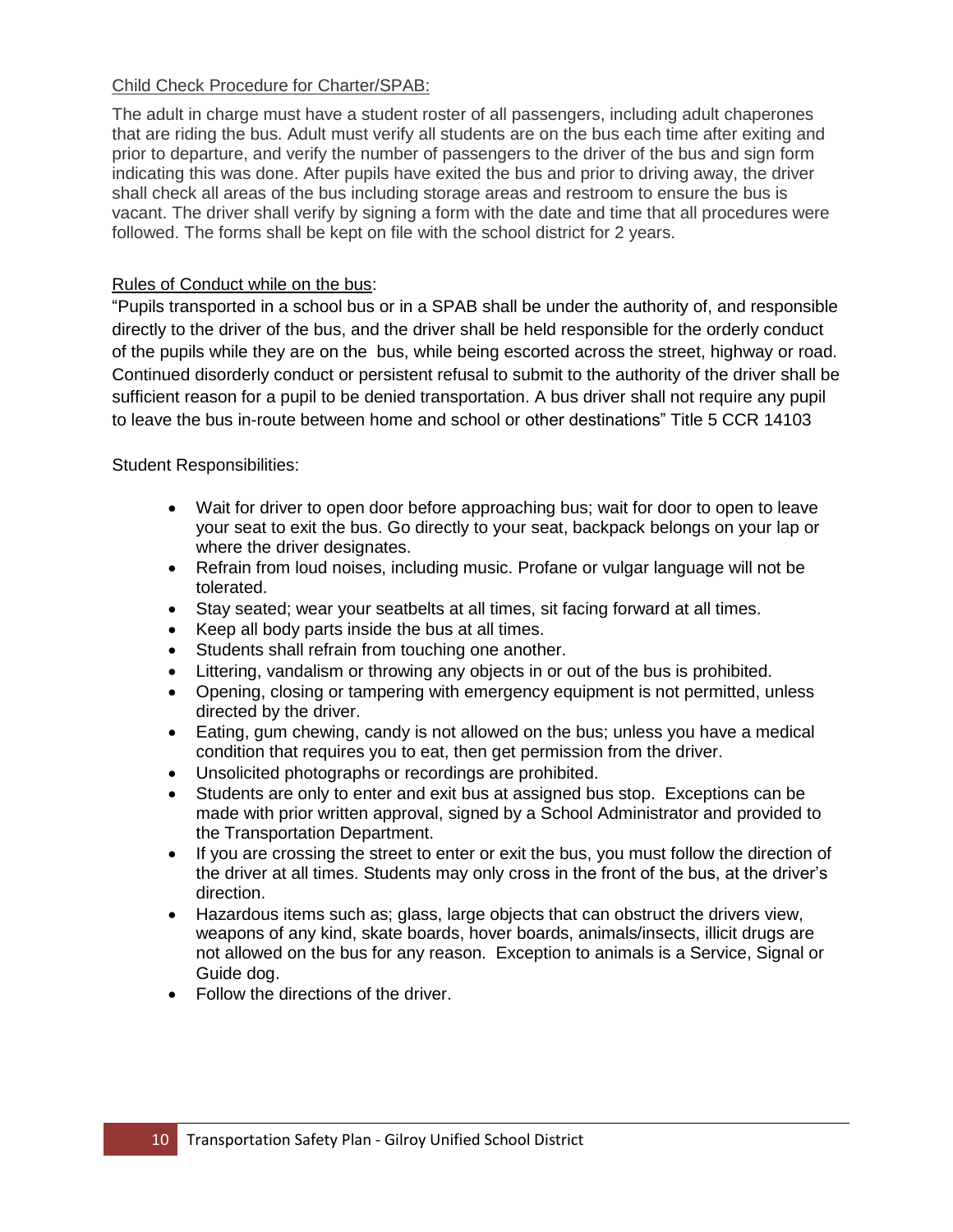Parent Responsibilities:

- Have your student ready to board the bus 5 minutes prior to bus stop time.
- Special Needs students and students below  $1<sup>st</sup>$  grade are required to be met by an authorized adult at the bus stop, be at bus stop 5 minutes prior to arrival time.
- If a student has any special equipment such as a harness, child safety seat, or wheelchair it must be in good working condition and equipped as required for school bus transportation.
- Harness shall be in prior to bus arrival, shall fit snug and crotch straps if equipped shall be worn at all times, removal of crotch straps will be sufficient reason to not transport child. Any damage such as cutting straps, parent will be charged replacement costs
- Wheelchairs shall be equipped with a seatbelt or restraint system to keep student from slipping from chair, tires and brakes shall be in good working condition; electric chairs shall have batteries in a leak proof and spill proof container, and charged.
- Hazardous materials such as glass, large objects that obstruct drivers view, weapons of any kind, skate boards, hover boards, animals/insects/reptiles, illicit drugs, alcohol, are not allowed on the bus for any reason. Exception; Service, Signal or Guide animals are allowed.
- For students receiving curb to curb transportation, and will not be riding the bus call Transportation Dispatch at 669-205-7900. After three (3) days of your child not riding the bus, the bus will not stop or return until you contact transportation to resume services.
- Review rules of the bus with your student, so they become familiar with them.
- Complete and return Transportation Registration form in a timely manner and update as needed.

Buses may be equipped with video/recording devices that may be reviewed by staff or local law enforcement to assist the driver with improving student conduct on the bus.

Paraprofessional/Teacher Responsibilities:

- Assist students into or out of seats.
- Remain in the bus until driver has secured all students properly into seats/restraints.
- Ensure student has all belongings and belongings are secured.
- Medications are not to be transported on the school bus; parents are responsible to ensure medications are provided to school.
- Remove lap trays from wheelchairs for transportation

# Discipline Process:

Students are subject to a disciplinary process that encourages improved behavior. Students may receive a citation for disobedience of bus rules, violation of GUSD rules or policies, or dangerous or disruptive behavior. Continued misconduct can result in the loss of bus riding privileges for student.

Drivers are encouraged to discuss misbehavior with student prior to issuing citations.

- First Citation warning and corrective action taken
- Second Citation one day suspension from bus privilege
- Third Citation 5 day suspension from bus privileges
- Fourth Citation 10 day suspension from bus privilege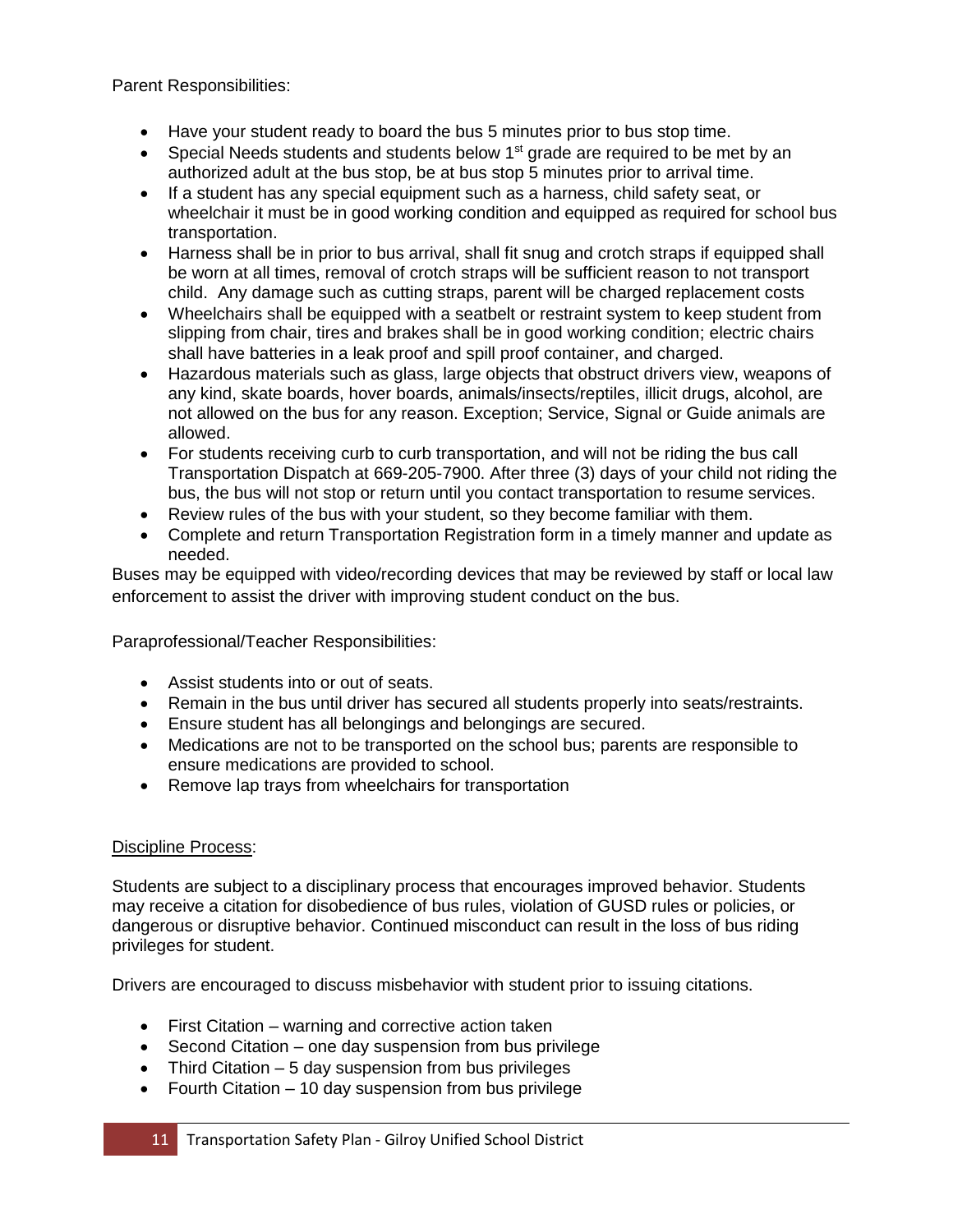• Fifth Citation – Revocation of bus riding privileges for remainder of the school year. This will include any activity trips as well.

A citation will be given to the student to give to parent for signature. A signed citation must be returned within 3 days or student may be denied transportation. Citations resulting in suspensions or revocation parent will be contacted by phone prior to suspension or revocation.

Cases of severe misconduct, vandalism, sexual assault, or violation of any law may accelerate the suspension process.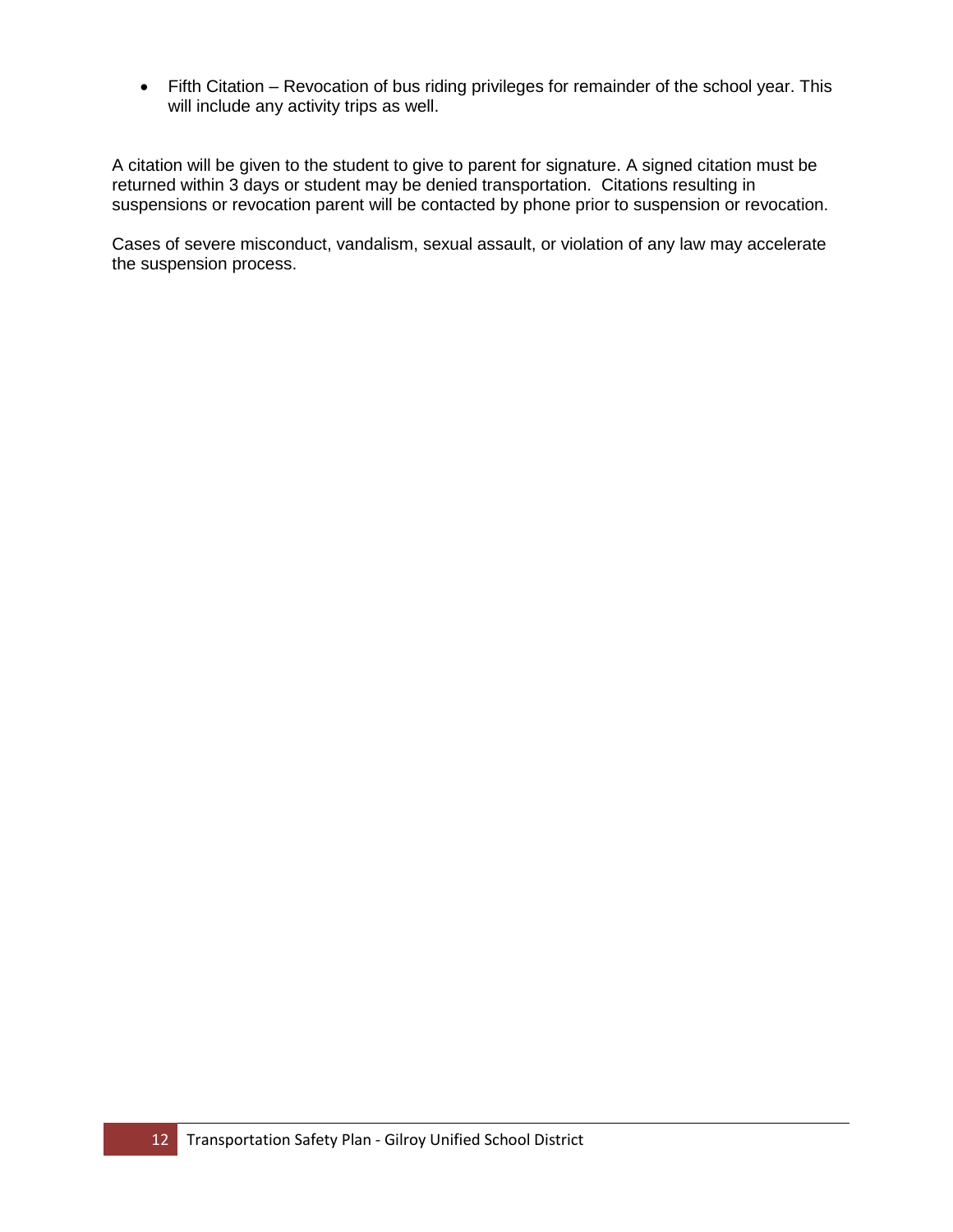#### **Reduced Visibility: CVC 34501.6**

The governing board of a local educational agency that provides for the transportation of pupils shall adopt procedures that limit the operation of school buses when atmospheric conditions reduce visibility on the roadway to 200 feet or less during regular home-to-school transportation service. Operational policies for school activity trips shall give schoolbus driver discretionary authority to discontinue school bus operation if the driver determines that it is unsafe to continue operation because of reduced visibility.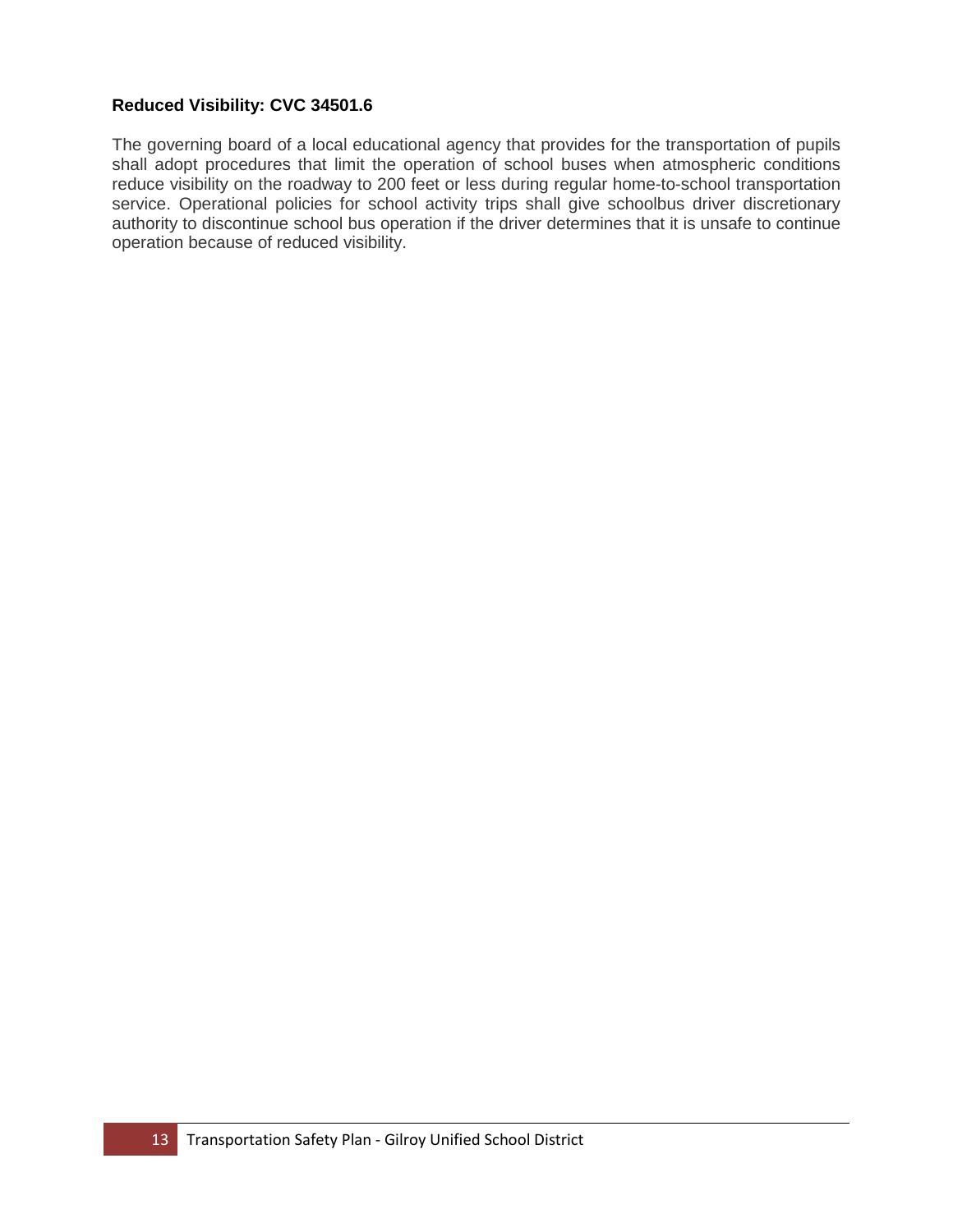#### Gilroy Unified School District Transportation Registration Form

|                        | Also known as: _____________________________                    |                     |  |                                                                                                                     |  |
|------------------------|-----------------------------------------------------------------|---------------------|--|---------------------------------------------------------------------------------------------------------------------|--|
|                        |                                                                 |                     |  |                                                                                                                     |  |
|                        |                                                                 |                     |  |                                                                                                                     |  |
|                        |                                                                 |                     |  |                                                                                                                     |  |
|                        |                                                                 |                     |  |                                                                                                                     |  |
|                        |                                                                 |                     |  | Work__________________________                                                                                      |  |
|                        | My child attends the Power School program: $\Box$ Yes $\Box$ No |                     |  |                                                                                                                     |  |
|                        |                                                                 |                     |  |                                                                                                                     |  |
| parent(s) or guardian: |                                                                 |                     |  | My Special Needs, T-K, Pre-K or Kindergarten child may be released to the following individual's, in the absence of |  |
| $N = 2$                |                                                                 | <b>Deletienship</b> |  | Contact Number                                                                                                      |  |

| Name: | Relationship | <b>Contact Number</b> |
|-------|--------------|-----------------------|
| Name: | Relationship | <b>Contact Number</b> |
| Name: | Relationship | Contact Number        |

#### Phone Number in the event of an emergency, or delayed bus

Bus Route Number \_\_\_\_\_\_\_\_\_\_\_\_\_\_\_\_\_\_\_ Bus Stop Location \_\_\_\_\_\_\_\_\_\_\_\_\_\_\_\_\_\_\_\_\_\_\_\_\_\_\_\_\_\_\_\_\_

All students should be at the bus stop at least 5 minutes ahead of pick-up time and ready to load the bus upon arrival. Parents who are required to meet their student at the bus stop after school must be at the stop at least 5 minutes ahead of the drop time. Failure to be at the stop to receive your child, your child will be returned to their school at the end of the route.

Gilroy Unified School Students are expected to behave in a respectful manner. Please review rules with your child to ensure they understand them.

- Be ready to board the bus 5 minutes prior to bus stop time.
- Wait for driver to open door before approaching bus; wait for door to open to leave your seat to exit the bus. Go directly to your seat, backpack belongs on your lap or where the driver designates; when departing, do so in a timely manner.
- Refrain from loud noises, including music. Profane or vulgar language will not be tolerated
- Stay seated; wear your seatbelts at all times.
- Keep all body parts inside the bus at all times.
- Eating, gum chewing, candy is not allowed on the bus; unless you have a medical condition that requires you to eat, then get permission from the driver.
- Students are only to enter and exit bus at assigned bus stop. Exceptions can be made with prior written approval, signed by a School Administrator and provided to the Transportation Department.
- If you are crossing the street to enter or exit the bus, you must follow the direction of the driver at all times. Students may only cross in the front of the bus, at the driver's direction.
- Hazardous items such as; glass, large objects that can obstruct the drivers view, weapons of any kind, skate boards, hover boards, animals/insects, illicit drugs are not allowed on the bus for any reason. Exception to animals is a Service, Signal or Guide dog.
- Damage caused by a student may result in parent/guardian billed for repairs.
- Follow the directions of the driver.

Violation of safe riding rules may result in discipline and or loss of bus riding privileges.

(parents/guardian), have read the above and hereby grant permission for my student to ride the school bus in the route listed above. I understand my student's bus stop & eligibility to ride the bus is based on our home address.

Signed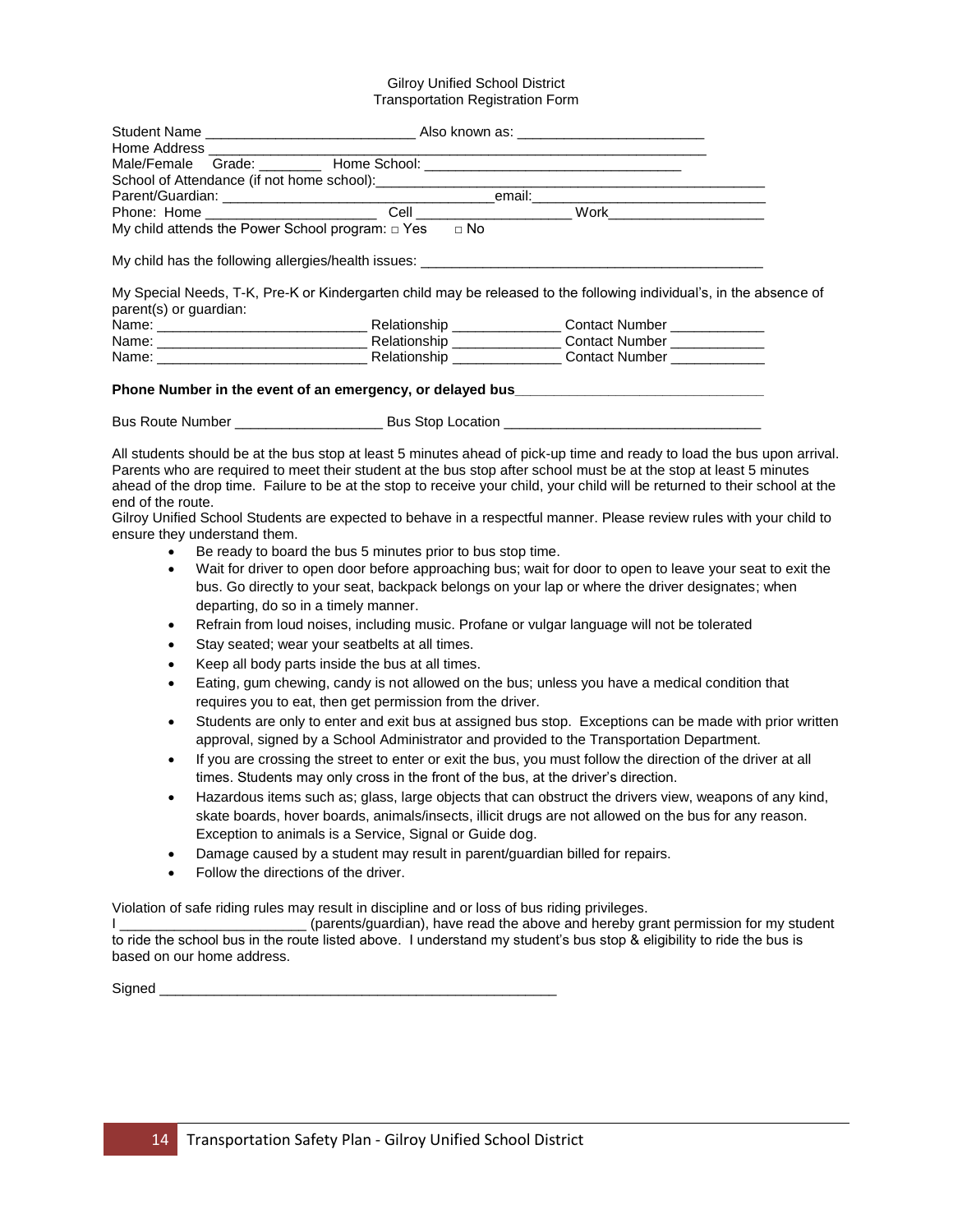School Bus Stops: prior to boarding a school bus, student must qualify to receive bussing service. Call Transportation for qualification requirements, 669-205-7900. A student having an IEP that includes transportation services, transportation is set up once a Bus Service Request is received by Student Services. Special Needs bus stops are not listed due to confidentiality laws.

| Rucker, Solorsano and Christopher High School bus stops:         |                                     |                                 |  |  |  |  |
|------------------------------------------------------------------|-------------------------------------|---------------------------------|--|--|--|--|
| Monterey & Cohansey                                              | New Ave & Roop Rd                   | 4980 Frazier Lake*              |  |  |  |  |
| 375 Fitzgerald Ave                                               | Dryden @ Williams Dr                | 5444 Frazier Lake*              |  |  |  |  |
| 10301 Santa Teresa Blvd                                          | 2690 Dryden Ave                     | 5640 Frazier Lake*              |  |  |  |  |
| Church Ave & Murphy Ave                                          | 2825 Dryden Ave                     | 5820 Frazier Lake*              |  |  |  |  |
| Church Ave & Columbet Ave                                        | 3026 Dryden Ave                     | 6020 Frazier Lake*              |  |  |  |  |
| 11105 Center Ave                                                 | 3200 Dryden Ave                     | Frazier Lake before Pacheco Ct* |  |  |  |  |
| 1530 Rucker Ave                                                  | 3575 Leavesley Rd                   | 8390 Holsclaw*                  |  |  |  |  |
| 10970 Foothill Ave                                               | 2825 Leavesley Rd                   | 7955 Ferguson*                  |  |  |  |  |
| Foothill Ave & Jennifer Ln                                       | 2715 Leavesley Rd                   | 1528 Gilman*                    |  |  |  |  |
| Foothill Ave & Wilson Way                                        | 1825 Leavesley Rd                   | 725 Renz Lane*                  |  |  |  |  |
| <b>11750 New Ave</b>                                             | Murray @ Gavilan Ct                 | 2771 Ferguson*                  |  |  |  |  |
| 2440 Church Ave                                                  | Murray @ transit stop/SVMS          | Holloway & Camino Arroyo*       |  |  |  |  |
| New Ave across Heritage Manor                                    | Rucker School                       | 1770 Pacheco Pass Hwy*          |  |  |  |  |
| New Ave & Bridle Path                                            | Estates & Via Del Cielo             | 1930 Pacheco Pass Hwy*          |  |  |  |  |
| 10475 Rucker Ave                                                 | 8265 Watsonville Rd                 | 3020 Pacheco Pass Hwy*          |  |  |  |  |
| Foothill & Silva Ct                                              | 9171 Watsonville Rd                 | 3490 Pacheco Pass Hwy*          |  |  |  |  |
| 10420 Center Ave                                                 | 10220 Watsonville Rd                | 6100 A Pacheco Pass Hwy*        |  |  |  |  |
| Buena Vista & Marcella Ave                                       | 11895 Watsonville Rd                | 6100 B Pacheco Pass Hwy*        |  |  |  |  |
| 8950 Marcella Ave                                                | 2995 Day Rd                         | 6265 Pacheco Pass Hwy*          |  |  |  |  |
| 8740 Marcella Ave                                                | Day Rd. & Geri Ln                   | 6395 Pacheco Pass Hwy*          |  |  |  |  |
| 8465 Marcella Ave                                                | Day Rd. & Ohlone Dr                 | 7790 San Felipe Rd*             |  |  |  |  |
| Mana & Lena                                                      | Christopher HS                      | 5430 Pacheco Pass Hwy*          |  |  |  |  |
| Antonio Del Buono                                                | 2714 Ferguson*                      | 3865 Pacheco Pass Hwy*          |  |  |  |  |
| 1095 Las Animas                                                  | 7400 Crews Rd*                      | 3440 Canada Rd*                 |  |  |  |  |
| No Name Uno & Cohansey                                           | 7780 Crews Rd @ Cioppino*           | 3850 Canada Rd                  |  |  |  |  |
| 425 Denio                                                        | Godfrey & Debbie*                   | Angelo & Canada Rd              |  |  |  |  |
| No Name Uno & Denio                                              | 2905 Godfrev*                       | 3865 Pacheco Pass               |  |  |  |  |
| Rucker & No Name Uno                                             | 2890 Godfrey*                       | Pacheco Pass & Prunedale Ave    |  |  |  |  |
| Rucker Ave & Garcia Ln                                           | 2465 Dunlap*                        |                                 |  |  |  |  |
| 10230 New Ave                                                    | 7505 Furlong*                       |                                 |  |  |  |  |
| 2950 Bannister Ave                                               | 7015 Furlong*                       |                                 |  |  |  |  |
| Bannister Ave & Duke Dr                                          | 2255 Pacheco Pass Hwy*              |                                 |  |  |  |  |
| Bannister Ave & Bridle Path Dr @ wide                            | 5929 Frazier Lake*                  |                                 |  |  |  |  |
| area                                                             |                                     |                                 |  |  |  |  |
| 3245 Roop Rd                                                     | Bloomfield & Sheldon*               |                                 |  |  |  |  |
| Roop Rd. & Los Coyotes Dr.                                       | Bloomfield & Davidson*              |                                 |  |  |  |  |
| *for GHS/Mt. Madonna HS only                                     |                                     |                                 |  |  |  |  |
| Las Animas, Brownell, Solorsano, Gilroy HS, Mt Madonna Bus Stops |                                     |                                 |  |  |  |  |
| 3rd & Rosemary**                                                 | <b>Bloomfield &amp; Davidson</b>    | 495 Bolsa Rd                    |  |  |  |  |
| 8265 Watsonville Rd                                              | 4980 Frazier Lake Rd                | 5350 Bolsa Rd                   |  |  |  |  |
| 9171 Watsonville Rd                                              | 5444 Frazier Lake Rd                | 5725 Bolsa Rd - Carl's Jr       |  |  |  |  |
| 10220 Watsonville Rd                                             | 5640 Frazier Lake Rd                | Ochoa Camp                      |  |  |  |  |
| 11895 Watsonville Rd                                             | 5820 Frazier Lake Rd                | 6310 Monterey Rd                |  |  |  |  |
| 2995 Day Rd                                                      | 6020 Frazier Lake Rd                | 4332 Monterey Rd                |  |  |  |  |
| Day Rd & Geri Lane                                               | Frazier Lake Rd before Pacheco Pass | 4775 Monterey Rd                |  |  |  |  |
|                                                                  | Hwy                                 |                                 |  |  |  |  |
| Christopher HS                                                   | 8390 Holsclaw Rd                    | Luigi School to Brownell **     |  |  |  |  |
| Sunrise Park**                                                   | 7955 Ferguson Rd                    |                                 |  |  |  |  |
| 2714 Ferguson                                                    | 1528 Gilman Rd                      |                                 |  |  |  |  |
| 7400 Crews Rd                                                    | 725 Renz Lane                       |                                 |  |  |  |  |
| 7780 Crews Rd                                                    | 2771 Ferguson Rd                    |                                 |  |  |  |  |
| Godfrey & Debbie                                                 | Monterey Rd & Frontage Rd           |                                 |  |  |  |  |
| 2905 Godfrey                                                     | 4775 Monterey Rd                    |                                 |  |  |  |  |
|                                                                  |                                     |                                 |  |  |  |  |
| 2890 Godfrey                                                     | 4260 Monterey Rd                    |                                 |  |  |  |  |
| 2465 Dunlap                                                      | Joseph Young Ranch                  |                                 |  |  |  |  |
| 7505 Furlong                                                     | 1110 Hwy 25                         |                                 |  |  |  |  |
| 7015 Furlong                                                     | 1405 Bolsa Rd                       |                                 |  |  |  |  |
| 2255 Pacheco Pass Hwy                                            | 1180 Bolsa Rd - Red Camp            |                                 |  |  |  |  |
| 5929 Frazier Lake                                                | Bolsa Rd & Bloomfield Ave           |                                 |  |  |  |  |
| Bloomfield @ Sheldon                                             | 675 Bolsa Rd                        |                                 |  |  |  |  |

\*\* Qualified middle school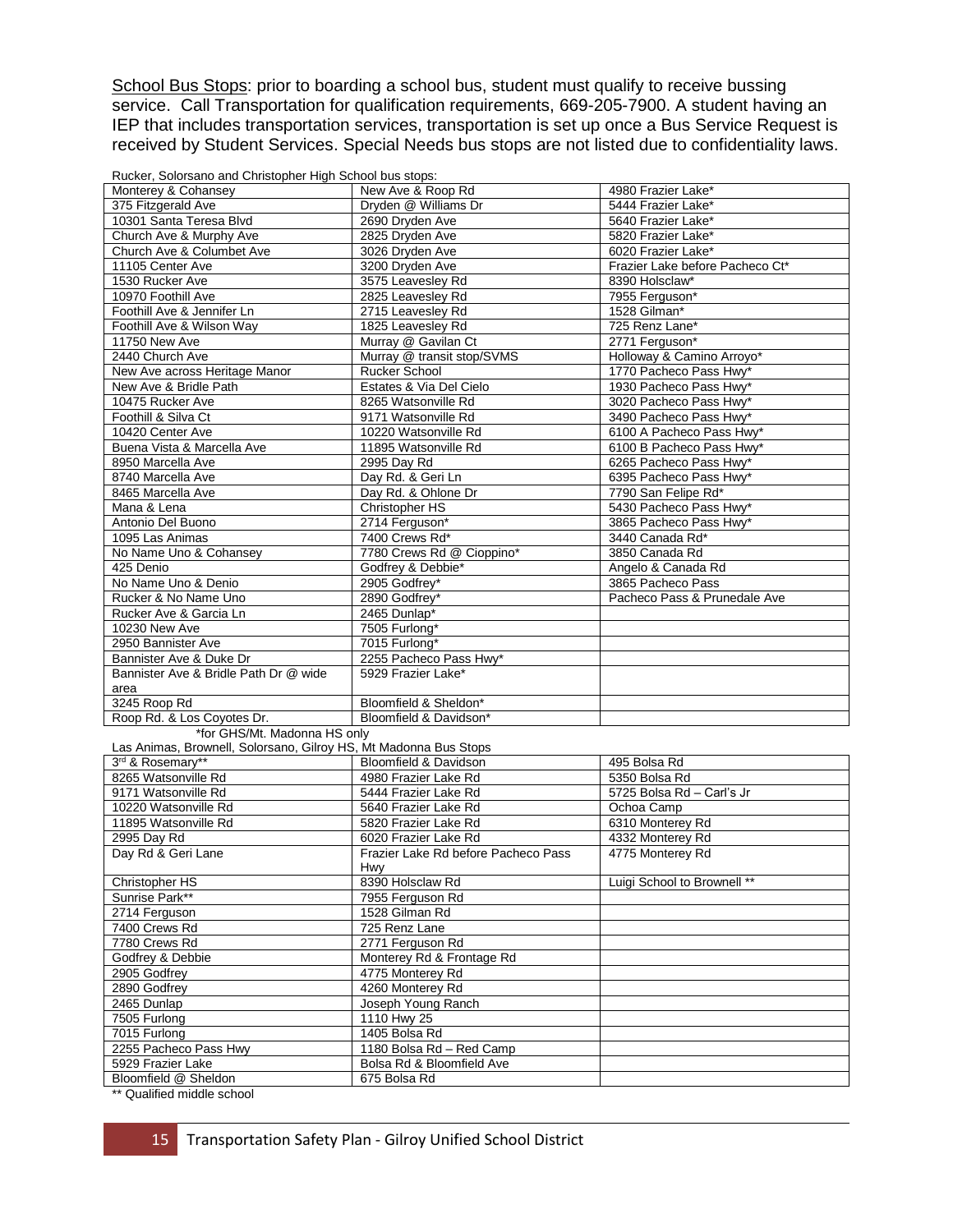McKinney Vento and Overflow – stops are based on needs of programs. The stops will vary through out the school year, based on the needs of the students.

| 13535 Monterey Rd., San Martin   |
|----------------------------------|
| Garlic Farm Way                  |
| 6290 Monterey Rd                 |
| Ochoa Camp                       |
| <b>Eliot School</b>              |
| El Roble School                  |
| <b>Glen View School</b>          |
| 10270 Barnhart Ave., Morgan Hill |